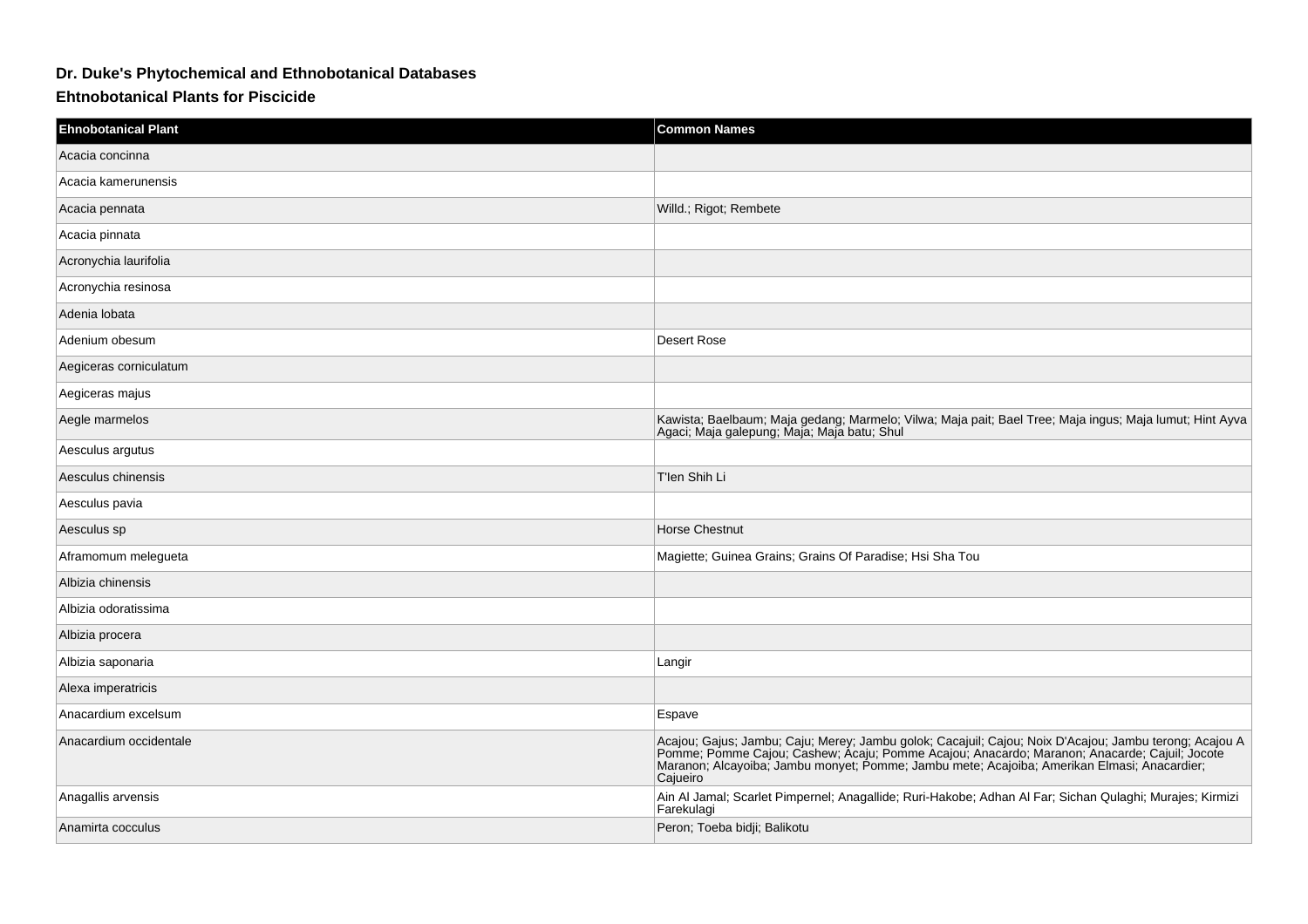| <b>Ehnobotanical Plant</b>   | <b>Common Names</b>                                                                            |
|------------------------------|------------------------------------------------------------------------------------------------|
| Andira inermis               |                                                                                                |
| Annona cherimola             | Cherimoya; Chirimoya; Custard Apple                                                            |
| Annona glabra                | Anon De Rio; Corossol Marron; Baga                                                             |
| Annona muricata              | Corossolier; Toge-Banreisi; Durian benggala; Nangka blanda; Guanabana; Nangka londa; Guanavana |
| Annona spraguei              |                                                                                                |
| Antidesma sp                 |                                                                                                |
| Antonia ovata                |                                                                                                |
| Arcangelisia flava           | Tuba flava; Daun bulan; Peron                                                                  |
| Arcangelisia sp              |                                                                                                |
| Arenga pinnata               | Toewak; Lirang; Nandung; Aren; Bak djoek                                                       |
| Balanites aegyptiaca         |                                                                                                |
| Barringtonia acutangula      | Nichula                                                                                        |
| Barringtonia asiatica        | Butun; Keben                                                                                   |
| Barringtonia calyptrata      |                                                                                                |
| Barringtonia careya          |                                                                                                |
| Barringtonia cylindrostachya |                                                                                                |
| Barringtonia insignis        |                                                                                                |
| Barringtonia racemosa        |                                                                                                |
| Barringtonia speciosa        |                                                                                                |
| Bassia latifolia             |                                                                                                |
| Bauhinia sp                  |                                                                                                |
| Blighia sapida               | Aki; Arbre A Fricasser; Akee                                                                   |
| Blighia unijugata            |                                                                                                |
| Blumea balsamifera           | Sembong; Sembung; Chapa; Capa; Sembing; Sembang; Telinga kerbau (Buffalo ear); Kecape; Sembo   |
| Bridelia retusa              | Pow nam; Teng nam                                                                              |
| Buddleja asiatica            | Lour.; Daukfou; Mengayen; Kai bok                                                              |
| Buddleja curviflora          | Nao Yu Hua; Tsui Yu Ts'Ao                                                                      |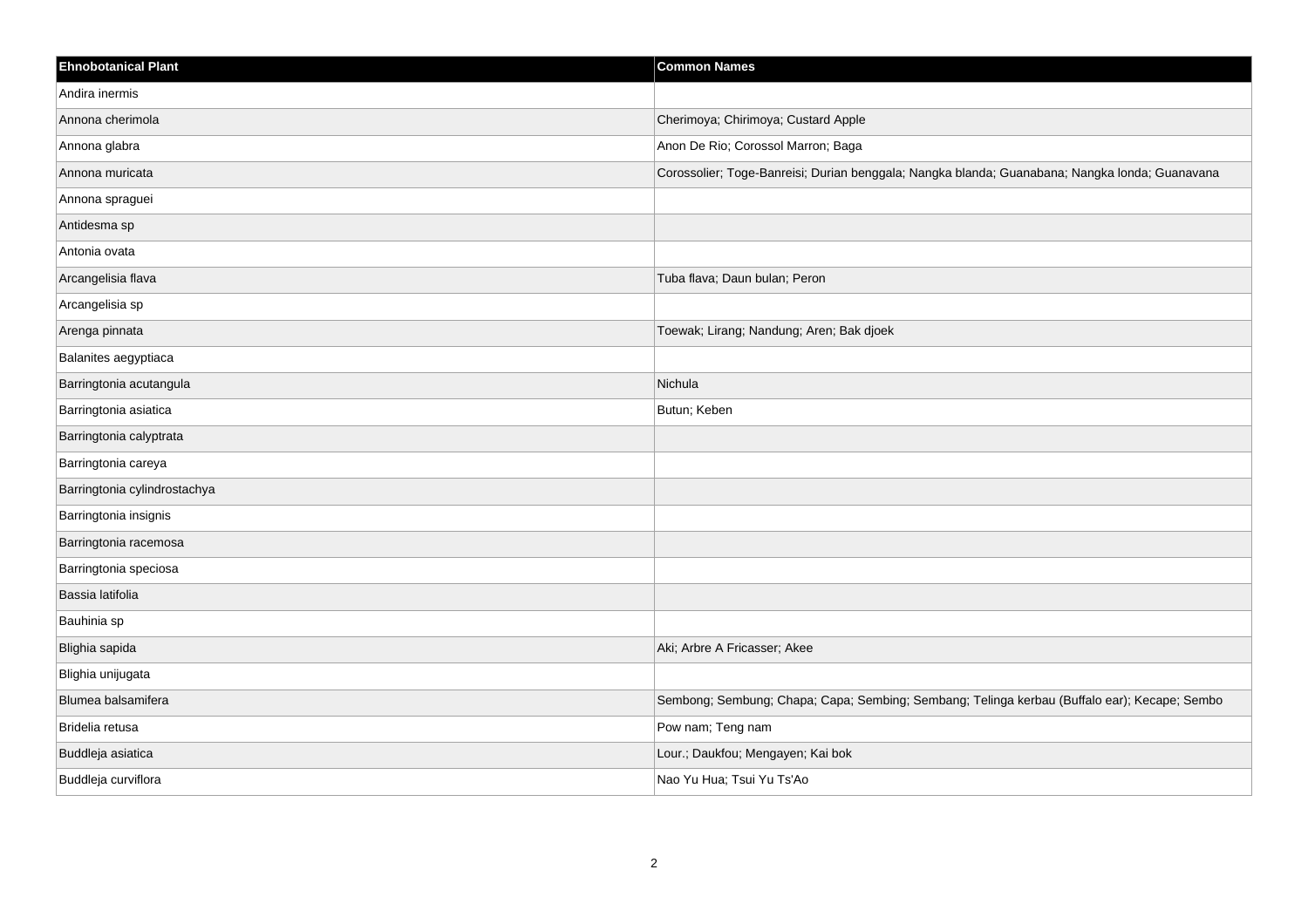| <b>Common Names</b>                                                                                                                                                                                                                                               |
|-------------------------------------------------------------------------------------------------------------------------------------------------------------------------------------------------------------------------------------------------------------------|
|                                                                                                                                                                                                                                                                   |
| Peralejo; Madrono; Maricao; Cajuil Cimarron; Nanche                                                                                                                                                                                                               |
|                                                                                                                                                                                                                                                                   |
| Kemrunggi                                                                                                                                                                                                                                                         |
| Francillade; Jambul merak (peacock feather); Feng Huang Ch'Ang; Poincillade; Chana; Patra mengala;<br>Parak kegel; Cacalaca; Clavellina                                                                                                                           |
|                                                                                                                                                                                                                                                                   |
| Meniran kasar; Meniran besar; Puchuk ring-ring; Tampang besi                                                                                                                                                                                                      |
| Nasi-nasi; Tampang besi puteh; Karat besi; Chapal besi; Meniran utan; Sulap; Chapal                                                                                                                                                                               |
|                                                                                                                                                                                                                                                                   |
| Penaga laut; Palo Maria; Bentangor bunga; Nyamplung; Pudek; Tamanou                                                                                                                                                                                               |
| Pelawas                                                                                                                                                                                                                                                           |
|                                                                                                                                                                                                                                                                   |
| Beyaz Tarcin; Canela; Canille                                                                                                                                                                                                                                     |
| Putat kedang                                                                                                                                                                                                                                                      |
|                                                                                                                                                                                                                                                                   |
|                                                                                                                                                                                                                                                                   |
|                                                                                                                                                                                                                                                                   |
|                                                                                                                                                                                                                                                                   |
|                                                                                                                                                                                                                                                                   |
| Date; Ketepeng; Herbe A Dattes; Daoen koepang; Ketepeng kebo; Fleur Palmiste; Ketepeng tijna; Fleurs<br>Saint Christophe; Dates Jaunes; Ketepeng badak; Fleur A Dartres; Ki manila; Fleur St Christophe; Dartres;<br>Guajava; Ludanggan; Fleur Dartre; Gelenggang |
| Pistache Marron; Ts'Ao Chueh Ming; Brusca Cimarrona; Penitora; Gelenggang kechil; Gelenggang<br>padang; Cassia, Foetid                                                                                                                                            |
|                                                                                                                                                                                                                                                                   |
| Bentan; Bintaru                                                                                                                                                                                                                                                   |
|                                                                                                                                                                                                                                                                   |
| Aristoloche Lobee; Liane Patte Cheval; Bejuco De Raton; Feuille Coeur; Gasing-gasing                                                                                                                                                                              |
|                                                                                                                                                                                                                                                                   |
|                                                                                                                                                                                                                                                                   |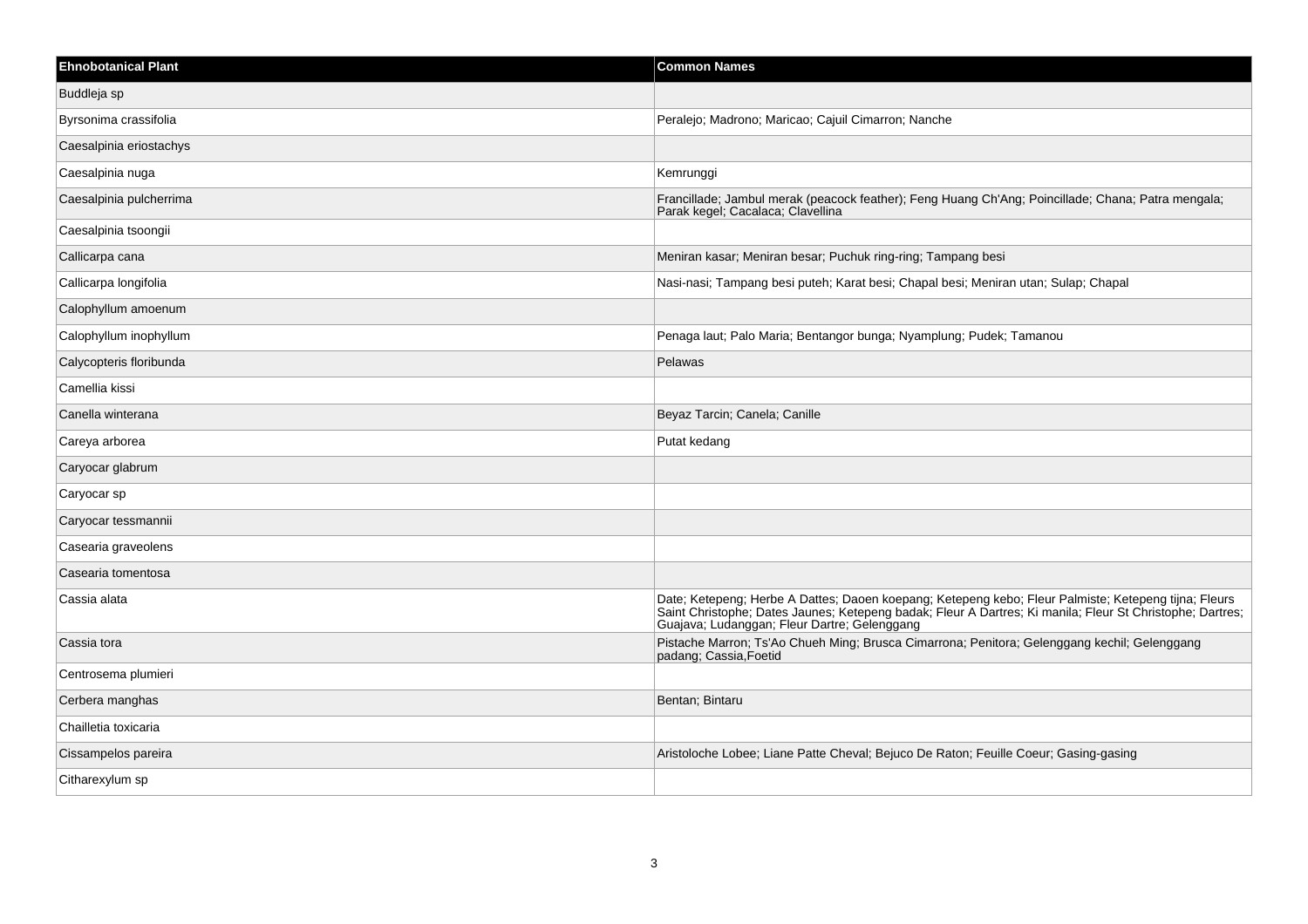| <b>Ehnobotanical Plant</b>  | <b>Common Names</b>                                                                     |
|-----------------------------|-----------------------------------------------------------------------------------------|
| Cleistanthus collinus       |                                                                                         |
| Cleome spinosa              | Caya; Caya Sauvage; Rosa Candalina                                                      |
| Clibadium appressipilum     |                                                                                         |
| Clibadium barbasco          |                                                                                         |
| Clibadium sp                |                                                                                         |
| Clibadium strigillosum      |                                                                                         |
| Clibadium surinamense       |                                                                                         |
| Clibadium surinamensis      |                                                                                         |
| Clibadium sylvestre         |                                                                                         |
| Codonanthe crassifolia      |                                                                                         |
| Colubrina asiatica          | Peria laut                                                                              |
| Conomorpha magnoliifolia    |                                                                                         |
| Cordia dichotoma            | Petekat; Sekendal; Kendal                                                               |
| Corypha umbraculifera       |                                                                                         |
| Coscinium blumeanum         | Sekunyit; Tuba kupak; Merkunyit; Mengkunyit                                             |
| Croton oblongifolius        |                                                                                         |
| Croton setigerus            |                                                                                         |
| Croton tiglium              | Simalakian; Hazu; Badau; Cheraken; Kroton Agaci; Pa Tou; Chemkian; Penchahar; Chengkian |
| Cupania pseudorhus          |                                                                                         |
| Cyclamen persicum           | Kuklaminos                                                                              |
| Cynanchum sarcostemmatoides |                                                                                         |
| Dalbergia stipulacea        |                                                                                         |
| Daphne cneorum              |                                                                                         |
| Daphne genkwa               | Men T'Ou Hua; Yuan Hua; Tu Yu; Huzimodoki                                               |
| Daphne gnidium              | Torvisco; Matsnan; Dag Mezeryonu; Mezereon                                              |
| Derris amoena               | Akar tuba (Fish-poison vine)                                                            |
| Derris cebuensis            |                                                                                         |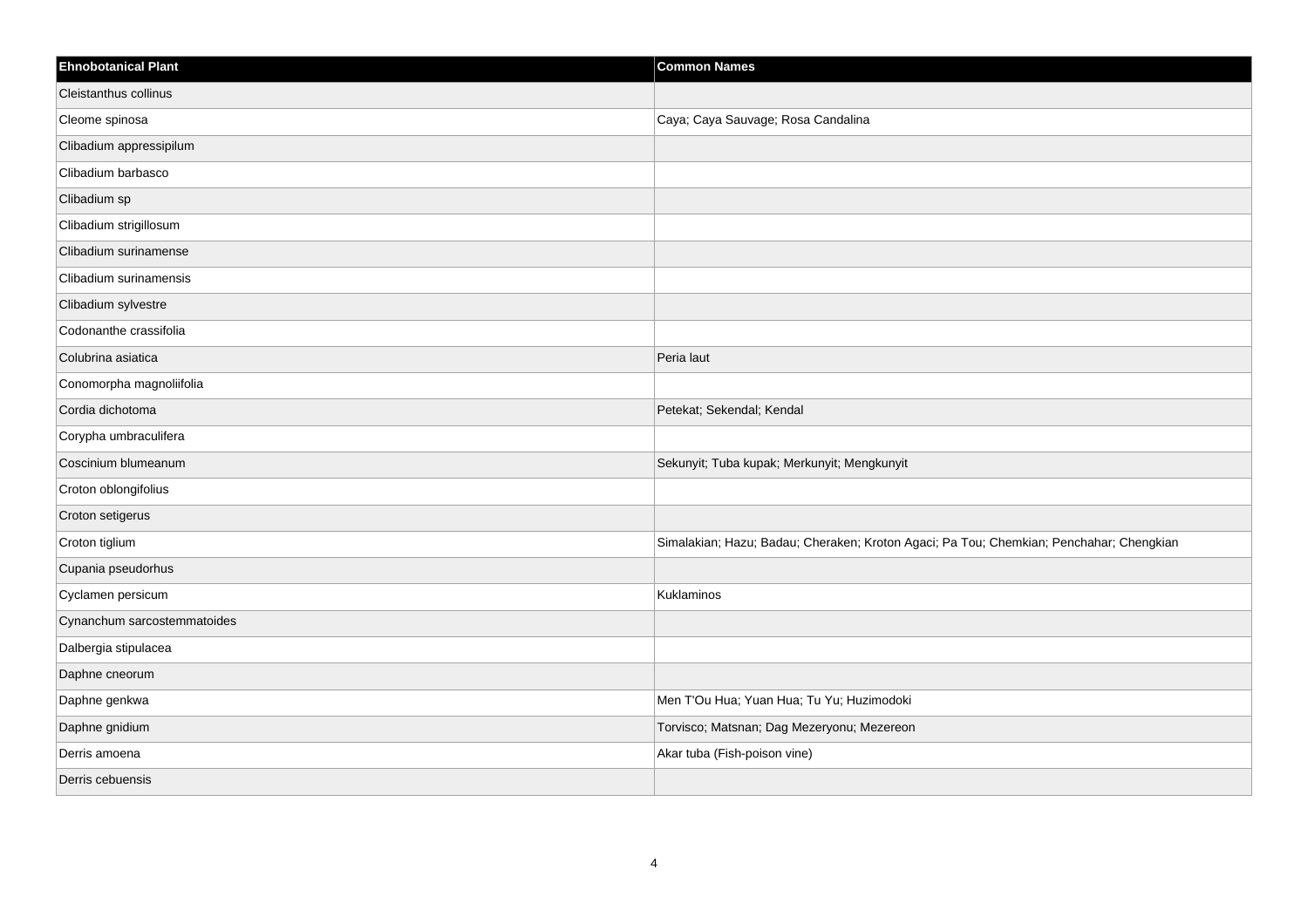| <b>Ehnobotanical Plant</b> | <b>Common Names</b>                                                                   |
|----------------------------|---------------------------------------------------------------------------------------|
| Derris cuneifolia          |                                                                                       |
| Derris elegans             | Akar tuba (Fish-poison vine)                                                          |
| Derris elliptica           | Akar tuba (Fish-poison vine); Derisu; Akar Djenu; Tuba; Tuba benar (True fish-poison) |
| Derris ferruginea          |                                                                                       |
| Derris floribunda          |                                                                                       |
| Derris grandifolia         |                                                                                       |
| Derris koolgibberah        |                                                                                       |
| Derris malaccensis         | Tatitoba; Tuba merah (Red fish-poison)                                                |
| Derris polyantha           |                                                                                       |
| Derris pterocarpus         |                                                                                       |
| Derris scandens            | Bendan                                                                                |
| Derris thyrsiflora         |                                                                                       |
| Derris trifoliata          | Salang; Ketui; Setui                                                                  |
| Derris uligonosa           |                                                                                       |
| Dioscorea composita        |                                                                                       |
| Dioscorea deltoidea        |                                                                                       |
| Dioscorea floribunda       |                                                                                       |
| Dioscorea macrostachya     |                                                                                       |
| Dioscorea papuana          |                                                                                       |
| Dioscorea piscatorum       | Ubi cherok; Tuba ubi                                                                  |
| Dioscorea poilanei         |                                                                                       |
| Dioscorea prazeri          | Prain & Burk.                                                                         |
| Dioscorea remotiflora      |                                                                                       |
| Dioscorea sansibariensis   |                                                                                       |
| Dioscorea tokora           |                                                                                       |
| Diospyros ebenaster        |                                                                                       |
| Diospyros ebenum           | Ebony                                                                                 |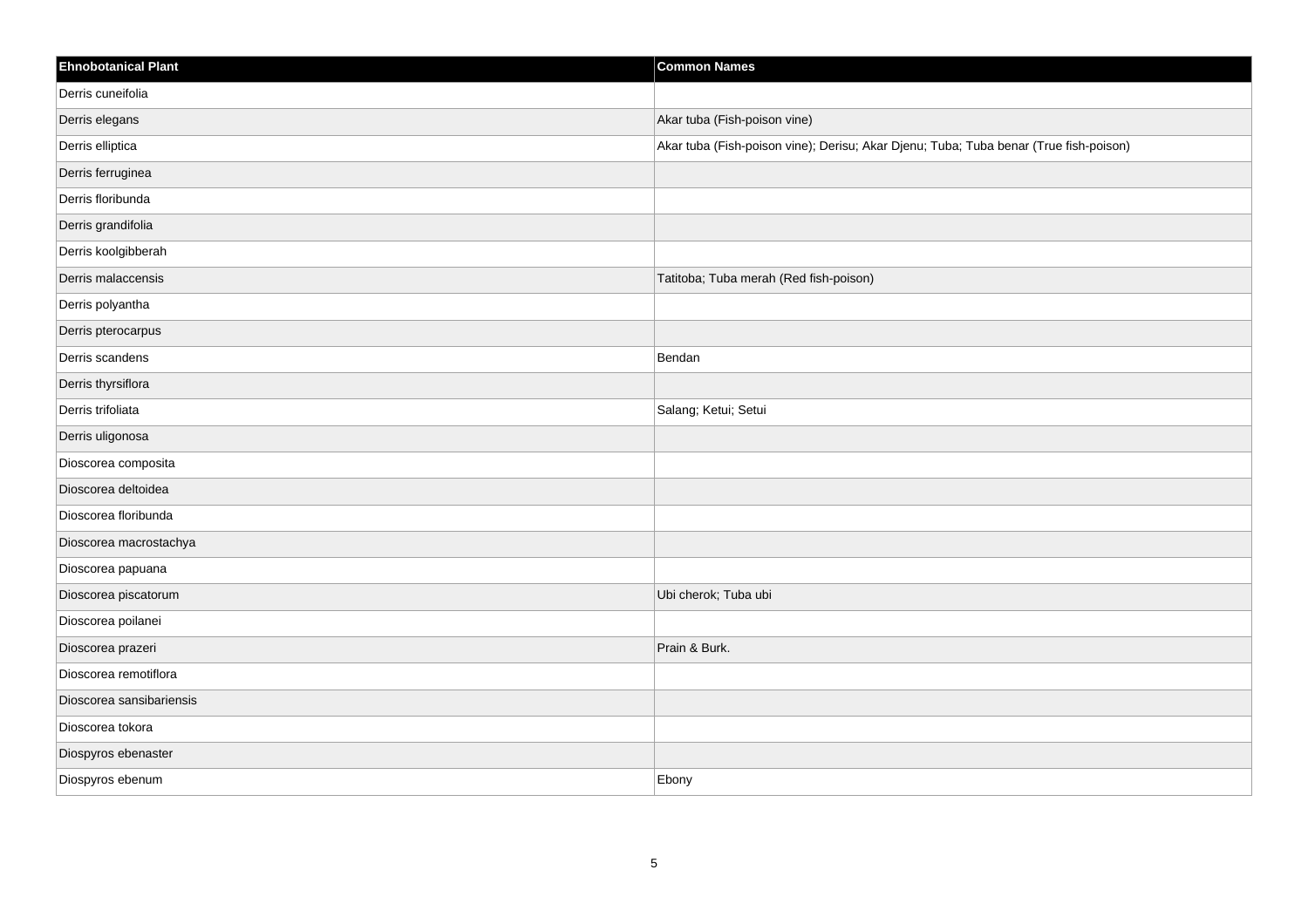| <b>Ehnobotanical Plant</b>  | <b>Common Names</b>                                                                                                                                                                          |
|-----------------------------|----------------------------------------------------------------------------------------------------------------------------------------------------------------------------------------------|
| Diospyros lucida            | Tuba pais                                                                                                                                                                                    |
| Diospyros maritima          |                                                                                                                                                                                              |
| Diospyros multiflora        |                                                                                                                                                                                              |
| Diospyros paniculata        |                                                                                                                                                                                              |
| Diospyros rhombifolia       |                                                                                                                                                                                              |
| Diospyros toposioides       | Tuba buah                                                                                                                                                                                    |
| Diospyros wallichii         | Medang belulok; Tuba buah                                                                                                                                                                    |
| Diploknema butyracea        |                                                                                                                                                                                              |
| Dodonaea viscosa            | Dodonia; Kayu mesen                                                                                                                                                                          |
| Dolichandrone falcata       |                                                                                                                                                                                              |
| Dolichos pseudo-pachyrhizus |                                                                                                                                                                                              |
| Drypetes confertiflora      |                                                                                                                                                                                              |
| Duboisia myoporoides        | Arbre De Liege; Korkholz; Corkwood                                                                                                                                                           |
| Echinocereus enneacanthus   |                                                                                                                                                                                              |
| Edgeworthia tomentosa       |                                                                                                                                                                                              |
| Ehretia navesii             |                                                                                                                                                                                              |
| Elaeophorbia drupifera      | Akane                                                                                                                                                                                        |
| Engelhardtia polystachya    |                                                                                                                                                                                              |
| Engelhardtia spicata        |                                                                                                                                                                                              |
| Entada phaseoloides         | Akar belu; Sentok; Kalembemba; Gandoe; Akar beloeroe; Gandu; Bendoh; Akar kapang                                                                                                             |
| Entada scandens             |                                                                                                                                                                                              |
| Enterolobium cyclocarpum    | Oreja; Bois Tanniste Rouge; Caro; Framboyan Extranjero                                                                                                                                       |
| Eremostachys superba        |                                                                                                                                                                                              |
| Eremostachys vicaryi        |                                                                                                                                                                                              |
| Erianthus officinarum       | Sugarcane; Tebu lanjong; Cana De Azucar; Tebu gagak; Shih Mi; Hung T'Ang; Sha T'Ang; Ikshu; Qasab<br>As Sukker; Molasses; Seker Kamisi; Pai Sha T'Ang; Qamish Shaker; Kan Che; Canne A Sucre |
| Eriosema psoraleoides       |                                                                                                                                                                                              |
| Erythrina berteroana        |                                                                                                                                                                                              |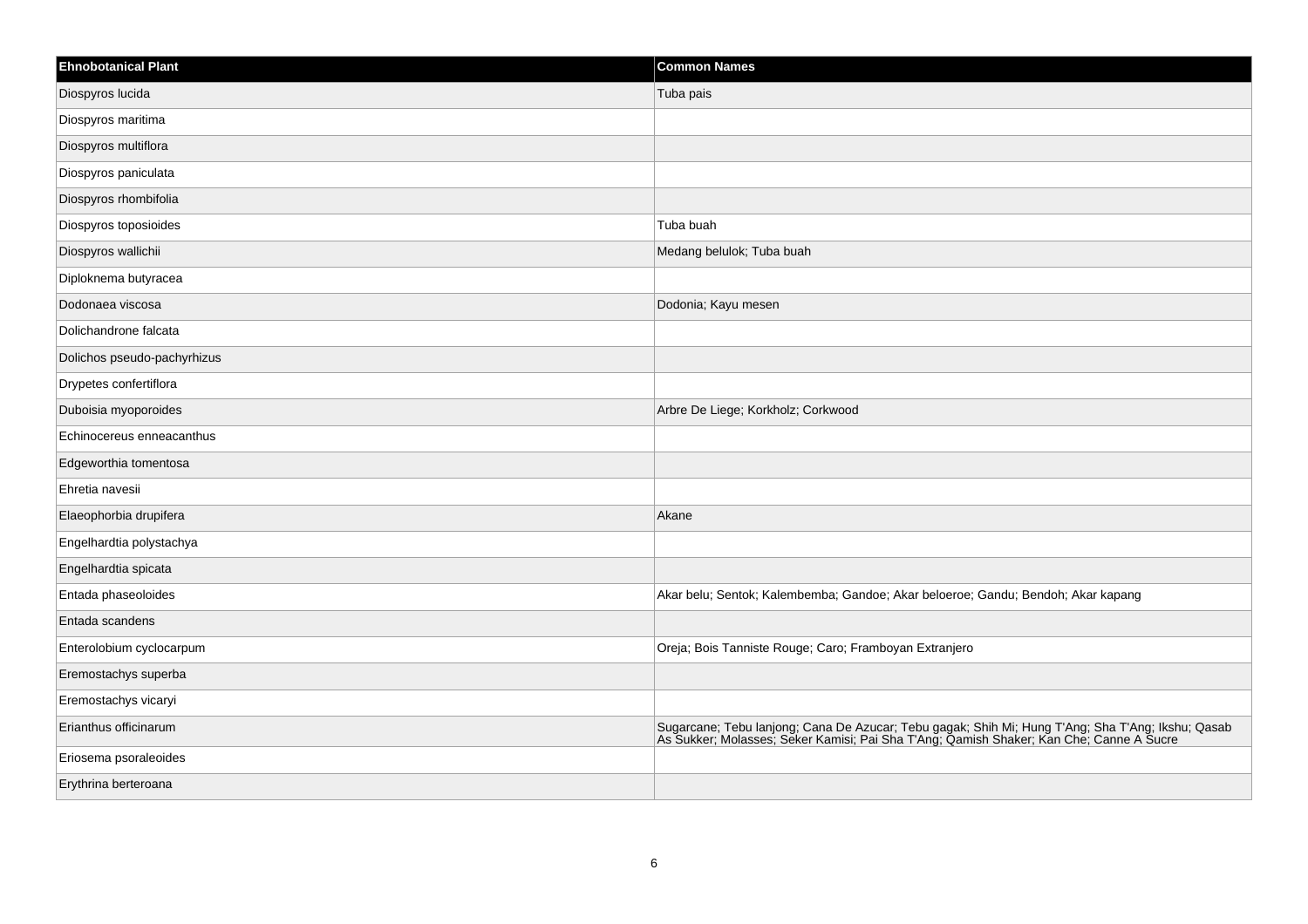| <b>Ehnobotanical Plant</b> | <b>Common Names</b>                                                                                                                                                                                                                                                                                                   |
|----------------------------|-----------------------------------------------------------------------------------------------------------------------------------------------------------------------------------------------------------------------------------------------------------------------------------------------------------------------|
| Erythrina sp               | Coralbean                                                                                                                                                                                                                                                                                                             |
| Erythroxylum cuneatum      | Chita mula; Ankara mula; Medang wangi                                                                                                                                                                                                                                                                                 |
| Euphorbia antiquorum       | Sehadid Kalli; Tidhara; Sudu Sudu; Snuhi; Triangular Spurge; Wolfsmilch Der Alten; Euforbia; Vajrakanata;<br>Euphorbe Des Anciens; Sudu-sudu; Duluk                                                                                                                                                                   |
| Euphorbia cotinifolia      |                                                                                                                                                                                                                                                                                                                       |
| Euphorbia dendroides       | Spurge                                                                                                                                                                                                                                                                                                                |
| Euphorbia helioscopia      | Ze Qi; Khannaiq Ad Dijaj; Herbe Aux Verrues; Kroontjeskruid; Turnsole, Small; Reveye; Maleiteira;<br>Tyranneste; Us Al Kalbah; Spurge, Sun; Sonnenwendige Wolfsmilch; Mao Erh Yen Ching Ts'Ao;<br>Wolfsmilch; Lu Yeh Lu Hua Ts'Ao; Reveil Matin; Erba Calanzola; Mamona; Tse Ch'l; Um Al Halib; Wolf'S<br><b>Milk</b> |
| Euphorbia kerrii           |                                                                                                                                                                                                                                                                                                                       |
| Euphorbia neriifolia       | Forbion Otu; Sesudu; Sudha; Sudu Sudu; Patuk; Sudusudu                                                                                                                                                                                                                                                                |
| Euphorbia nyikae           |                                                                                                                                                                                                                                                                                                                       |
| Euphorbia schlechtendalii  |                                                                                                                                                                                                                                                                                                                       |
| Euphorbia tirucalli        | Kayu urip; Pencil Tree; Kayu patah tulang (Frac. wood); Paching tawa; Mentulang; Tikel balung; Milkbush;<br>Tulang-tulang                                                                                                                                                                                             |
| Excoecaria agallocha       | Bebuta; Mangrove, Milky; Buta-buta; Blind Your Eyes                                                                                                                                                                                                                                                                   |
| Faradaya splendida         |                                                                                                                                                                                                                                                                                                                       |
| Fissistigma glaucescens    |                                                                                                                                                                                                                                                                                                                       |
| Fontainea pancheri         |                                                                                                                                                                                                                                                                                                                       |
| Furcraea gigantea          | Cocuiza                                                                                                                                                                                                                                                                                                               |
| Furcraea hexapetala        | Henequen; Jenequen; Cabuya; Bois Pitre; Pite Franc; Pite Pays; Pitre Pays; Bayonette                                                                                                                                                                                                                                  |
| Furcraea sp                |                                                                                                                                                                                                                                                                                                                       |
| Furcraea tuberosa          | Pite; Pite Espagnole; Cocuisa; Maguey; Cabuya                                                                                                                                                                                                                                                                         |
| Gardenia campanulata       |                                                                                                                                                                                                                                                                                                                       |
| Gardenia curranii          |                                                                                                                                                                                                                                                                                                                       |
| Gardenia jovis-tonantis    |                                                                                                                                                                                                                                                                                                                       |
| Gnetum montanum            |                                                                                                                                                                                                                                                                                                                       |
| Gnetum scandens            |                                                                                                                                                                                                                                                                                                                       |
| Gnidia kraussiana          |                                                                                                                                                                                                                                                                                                                       |
| Gonystylus keithii         | Mangriau                                                                                                                                                                                                                                                                                                              |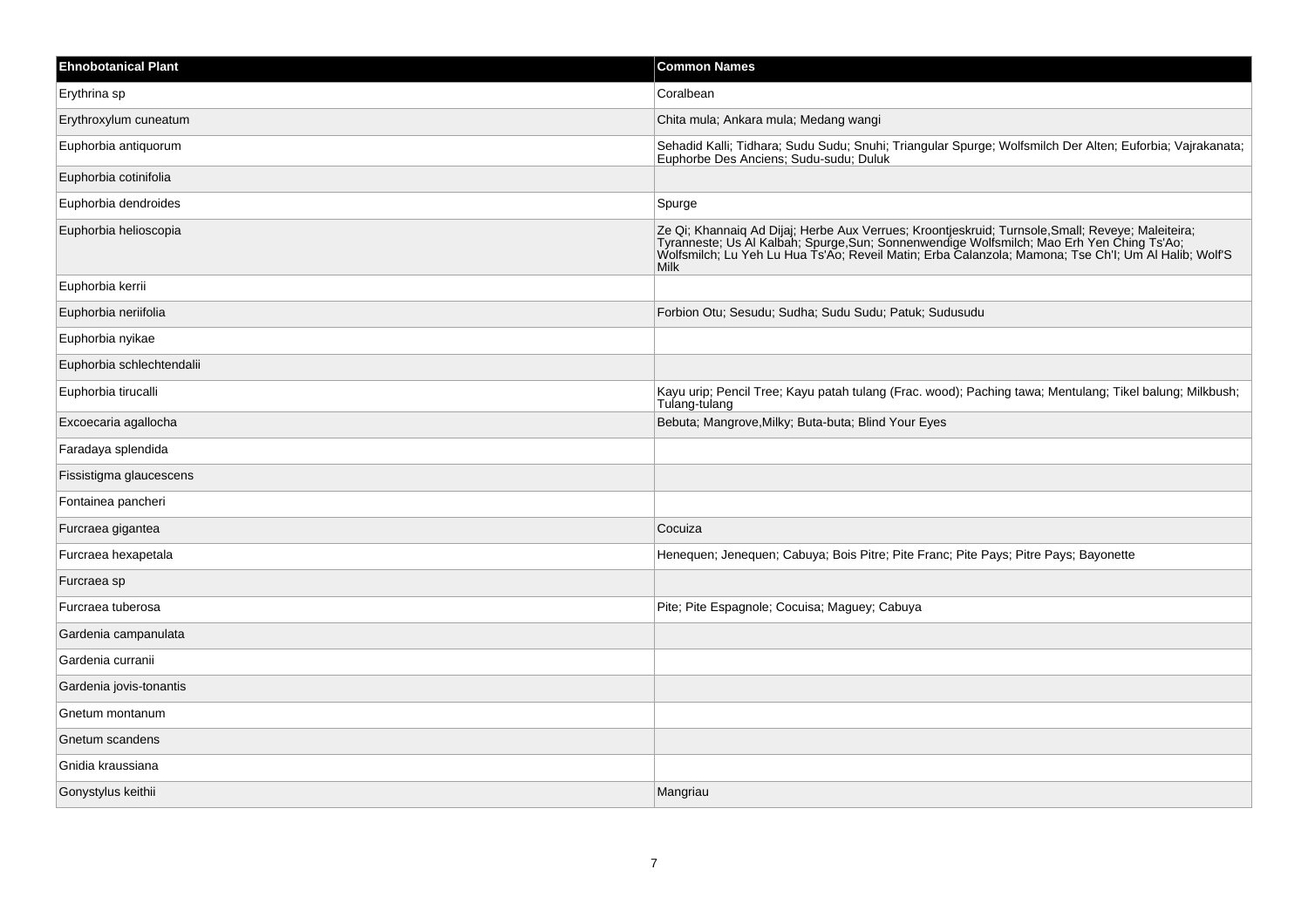| <b>Ehnobotanical Plant</b> | <b>Common Names</b>                                                                                                                                                  |
|----------------------------|----------------------------------------------------------------------------------------------------------------------------------------------------------------------|
| Gymnocladus chinensis      | Fei Tsao Chia; Fei Tsao Tzu; Fei Tsao Ho; Fei Tsao T'O; Fei Tsao Tou                                                                                                 |
| Gynandropsis gynandra      | Mahmah; Mamang; Bhoebhoewan; Maman hantu; Maman; Bobowan                                                                                                             |
| Gynocardia odorata         | Ta Feng Tzu                                                                                                                                                          |
| Haemanthus multiflorus     |                                                                                                                                                                      |
| Harpullia arborea          |                                                                                                                                                                      |
| Hedyotis scandens          |                                                                                                                                                                      |
| Helenium autumnale         |                                                                                                                                                                      |
| Hippomane mancinella       | Manchenille; Manchineel; Manzinellbaum; Mancinel; Manceniller; Manzanilla; Manchinelle; Pomme Zombi;<br>Maximilien; Mancenillier; Manzanillo; Penaihva               |
| Homalanthus populneus      |                                                                                                                                                                      |
| Hura crepitans             | Jarilla; Jabilla; Sablier; Sandbox Tree; Javilla; Arbre Au Diable                                                                                                    |
| Hura polyandra             |                                                                                                                                                                      |
| Hura sp                    |                                                                                                                                                                      |
| Hydnocarpus kurzii         | Solmogra Agaci                                                                                                                                                       |
| Hydnocarpus laurifolia     |                                                                                                                                                                      |
| Hydrocotyle javanica       | Rembaan                                                                                                                                                              |
| Ichthyothere peruviana     |                                                                                                                                                                      |
| Ichthyothere terminalis    |                                                                                                                                                                      |
| Illicium anisatum          |                                                                                                                                                                      |
| Jacquinia aurantiaca       |                                                                                                                                                                      |
| Jacquinia macrocarpa       |                                                                                                                                                                      |
| Jacquinia mucronulata      |                                                                                                                                                                      |
| Jacquinia pungens          |                                                                                                                                                                      |
| Jacquinia revoluta         |                                                                                                                                                                      |
| Jacquinia seleriana        |                                                                                                                                                                      |
| Jacquinia sp               |                                                                                                                                                                      |
| Jacquinia umbellata        |                                                                                                                                                                      |
| Jatropha curcas            | Jarak; Jarak budeg; Jarak belanda; Pinon; Tuba; Nanyo-Aburagi; Medicinier Beni; Feuilles Medecinier;<br>Purging Nut; Grand Medicinier; Pinon De La India; Physic Nut |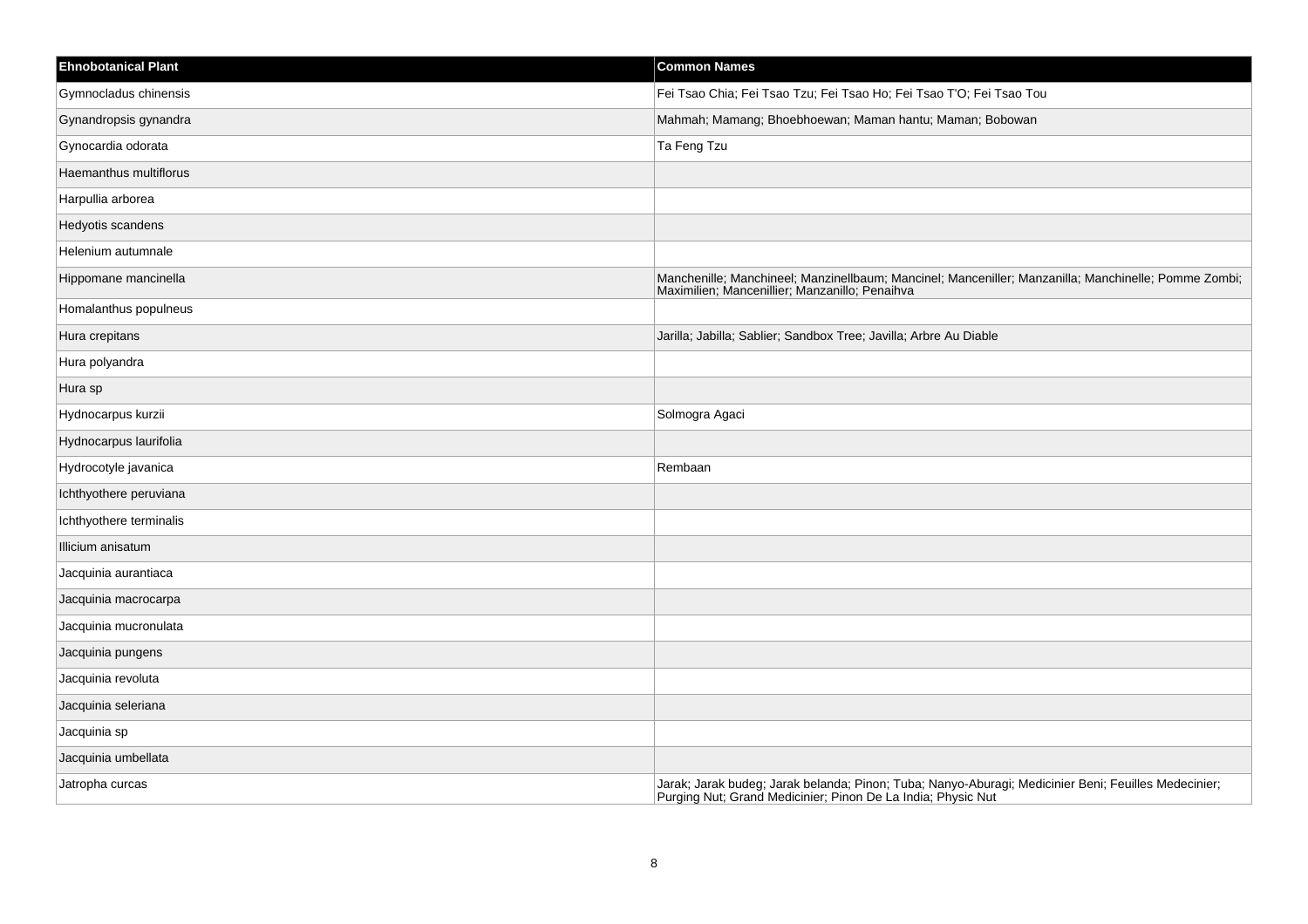| <b>Ehnobotanical Plant</b> | <b>Common Names</b>                                                                                                                                                                                                                  |
|----------------------------|--------------------------------------------------------------------------------------------------------------------------------------------------------------------------------------------------------------------------------------|
| Jatropha multifida         | Jarak china; Physic Nut                                                                                                                                                                                                              |
| Joannesia princeps         |                                                                                                                                                                                                                                      |
| Juglans pyriformis         |                                                                                                                                                                                                                                      |
| Kayea assamica             |                                                                                                                                                                                                                                      |
| Kleinhovia hospita         | Timaha; Temahai                                                                                                                                                                                                                      |
| Lantana camara             | Cariaquito Colorado; Bonbongnin; Bonbonnier; Tembelekan; Dona Sanita; Dar Mina; Ptisoleil; Lantana;<br>Herbe A Ronces; Dona Sanica; Z'Herbe A Plomb; Dona Ana; Mina Shajary; Herbe A Plomb; Dona Anita;<br>Yalan Chay; Sauge Des Mon |
| Laplacea sp                |                                                                                                                                                                                                                                      |
| Lasiosiphon eriocephalus   |                                                                                                                                                                                                                                      |
| Lasiosiphon kraussi        |                                                                                                                                                                                                                                      |
| Leucaena leucocephala      | Wild Tamarind; Koa Haole; Graines De Lin; Lino Criollo                                                                                                                                                                               |
| Linostoma decandrum        |                                                                                                                                                                                                                                      |
| Lonchocarpus benthamianus  |                                                                                                                                                                                                                                      |
| Lonchocarpus chrysophyllus |                                                                                                                                                                                                                                      |
| Lonchocarpus densiflorus   | White Haiari                                                                                                                                                                                                                         |
| Lonchocarpus floribundus   |                                                                                                                                                                                                                                      |
| Lonchocarpus martynii      |                                                                                                                                                                                                                                      |
| Lonchocarpus sericeus      | Anon De Majagua                                                                                                                                                                                                                      |
| Lonchocarpus urucu         |                                                                                                                                                                                                                                      |
| Machaerocereus gummosus    | Pitahaya                                                                                                                                                                                                                             |
| Madhuca longifolia         | <b>Mowra Butter</b>                                                                                                                                                                                                                  |
| Maesa indica               | Bunga kasi hutan                                                                                                                                                                                                                     |
| Magonia pubescens          |                                                                                                                                                                                                                                      |
| Mallotus apelta            |                                                                                                                                                                                                                                      |
| Mallotus philippensis      | Kampillaka; Kamala                                                                                                                                                                                                                   |
| Mallotus philippinensis    | Kamala; Kusu-No-Ha-Gasiwa; Kapasam; Tuba                                                                                                                                                                                             |
| Mammea americana           | Mamma Apple; Z'Abricot; Abricot; Mamey; Abricot Des Antilles; Abricotier Des Antilles                                                                                                                                                |
| Manfreda brachystachya     |                                                                                                                                                                                                                                      |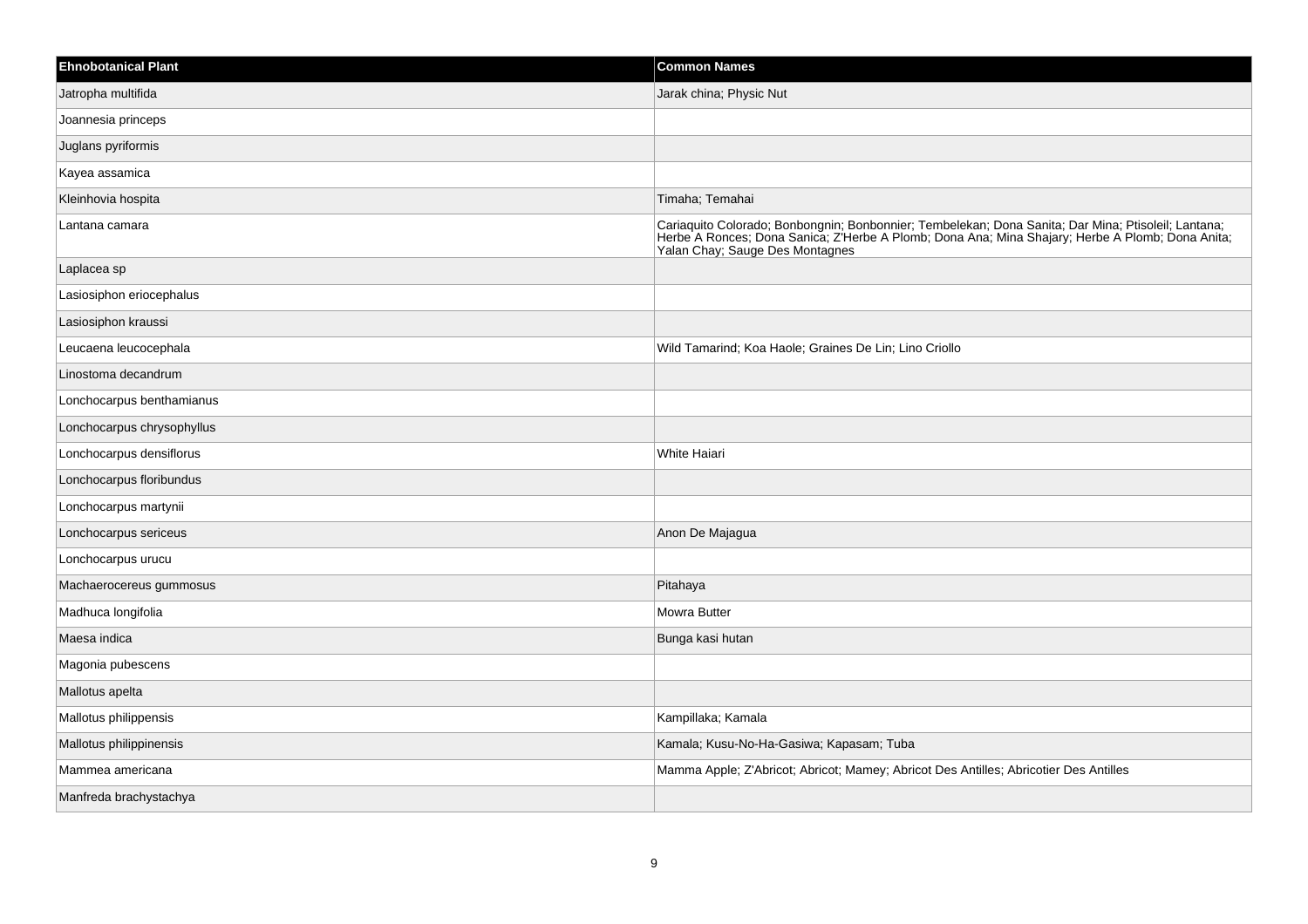| <b>Ehnobotanical Plant</b> | <b>Common Names</b>                                                                                                                                                                                                            |
|----------------------------|--------------------------------------------------------------------------------------------------------------------------------------------------------------------------------------------------------------------------------|
| Manfreda guttata           |                                                                                                                                                                                                                                |
| Melia azedarach            | Piment D'Eau; Lien; Gemeiner Zedarachbaum; Faux Sycomore; Lilas; Arbol Enano; Chin Ling Tzu; Tak; Violeta; Sen Shu; To-Sendan; Alilaila; Lilayo; Chinaberry; Pazienza; Amargoseira; Fleurs Lilas; K'U Lien; Paraiso; Tasbih Ag |
| Melia azederach            | Mindi; Gringging; Chinaberry; Mindi kechil                                                                                                                                                                                     |
| Meryta capitata            |                                                                                                                                                                                                                                |
| Milletta atropurpurea      |                                                                                                                                                                                                                                |
| Milletta auriculata        |                                                                                                                                                                                                                                |
| Milletta barteri           |                                                                                                                                                                                                                                |
| Milletta ichthyochtona     |                                                                                                                                                                                                                                |
| Milletta lasiopetala       |                                                                                                                                                                                                                                |
| Milletta pachycarpa        |                                                                                                                                                                                                                                |
| Milletta sericea           |                                                                                                                                                                                                                                |
| Millettia extensa          |                                                                                                                                                                                                                                |
| Millettia pachycarpa       |                                                                                                                                                                                                                                |
| Millettia piscidia         |                                                                                                                                                                                                                                |
| Millettia racemosa         |                                                                                                                                                                                                                                |
| Millettia sericea          | Mambu jantan; Lemak pahit (Bitter fat); Sekebah; Akar mambu; Merambu; Jemerah                                                                                                                                                  |
| Moghania vestita           |                                                                                                                                                                                                                                |
| Mucuna poggei              | Abagbadi                                                                                                                                                                                                                       |
| Mundulea sericea           | Supti                                                                                                                                                                                                                          |
| Mundulea suberosa          |                                                                                                                                                                                                                                |
| Myrica esculenta           |                                                                                                                                                                                                                                |
| Myrica nagi                | Katphala                                                                                                                                                                                                                       |
| Nauclea orientalis         | Bangkal                                                                                                                                                                                                                        |
| Neurolaena lobata          | Caballon; Manzanilla                                                                                                                                                                                                           |
| Nicotiana tabacum          | Tobacco; Yen Ts'Ao; Tabigh; Nicoziana; Tabac; Tan Pa Ku; Tabac Mannoque; Yen Ken; Yu Ts'Ao; Tabaco; Herbe A La Reine; Tanigh; Tutun; Jen Ts'Ao; Toubac                                                                         |
| Oenanthe crocata           | Water Dropwort; Embude; Persil Laiteux; Nabo Del Diablo; Dead Tongue                                                                                                                                                           |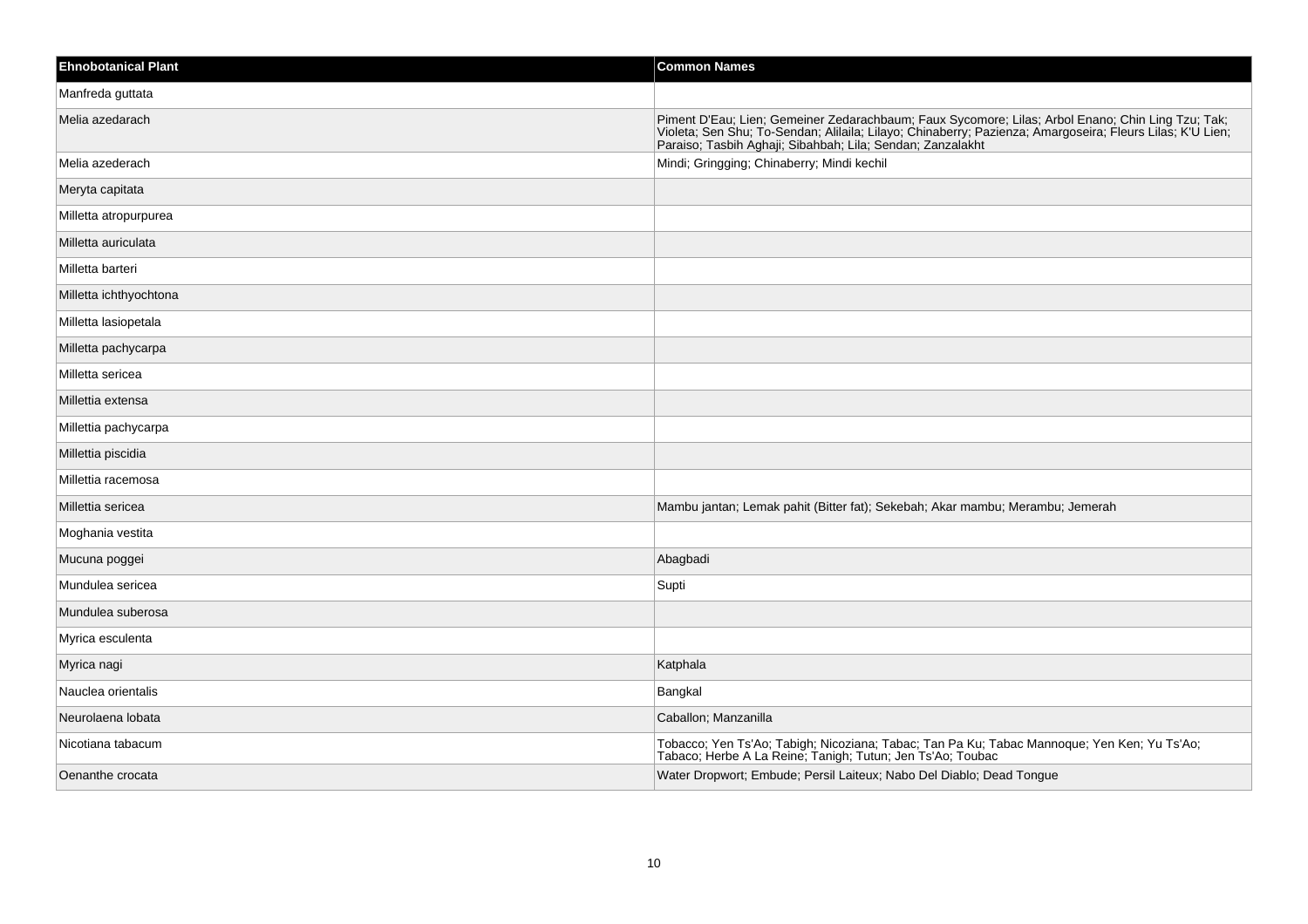| <b>Ehnobotanical Plant</b> | <b>Common Names</b>                                                                                                                                                                                                                                          |
|----------------------------|--------------------------------------------------------------------------------------------------------------------------------------------------------------------------------------------------------------------------------------------------------------|
| Ormocarpum cochinchinense  |                                                                                                                                                                                                                                                              |
| Ougeinia dalbergioides     |                                                                                                                                                                                                                                                              |
| Ougeinia oojeinensis       |                                                                                                                                                                                                                                                              |
| Pachyelasma tessmannii     | <b>Boliko</b>                                                                                                                                                                                                                                                |
| Pachygone ovata            |                                                                                                                                                                                                                                                              |
| Pachyrhizus erosus         | Hoewihiris; Auyey; Sengkuwang; Bengkowang; Yambean                                                                                                                                                                                                           |
| Pangium edule              | Kapayang; Bauh keluak (Nauseating tree); Pakem; Reinw.; Pangi; Puchung; Payang                                                                                                                                                                               |
| Paullinia alata            |                                                                                                                                                                                                                                                              |
| Paullinia fuscescens       |                                                                                                                                                                                                                                                              |
| Paullinia pinnata          | Bejuco Costilla; Bejuco De Tres Filos; Liane Carree                                                                                                                                                                                                          |
| Paullinia scarlatina       |                                                                                                                                                                                                                                                              |
| Paullinia sp               |                                                                                                                                                                                                                                                              |
| Pentaclethra macrophylla   | Owala                                                                                                                                                                                                                                                        |
| Persea americana           | Paltas; Zaboca; Avocatier; Aguacate; Avocat; Abokado; Perse Agaci; Avocado                                                                                                                                                                                   |
| Petiveria alliacea         | Anamu; Zorrillo; Huevo De Gato; Guineahen Weed; Petivere A Odeur Ail; Verveine Puante; Mal Pouri;<br>Feuilles Ave; Gully Root; Payche; Verocine Puante; Apazote De Zorro; Aveterinaryte; Hierba De Las<br>Gallinitas; Chasser Vermine; Ave; Herbe Aux Poules |
| Phyllanthus acuminatus     | Parapara                                                                                                                                                                                                                                                     |
| Phyllanthus amarus         | <b>Quinine Pays</b>                                                                                                                                                                                                                                          |
| Phyllanthus brasiliensis   | Parapara; Tikum; Mawanting                                                                                                                                                                                                                                   |
| Phyllanthus niruri         | Memeniran; Tamalaka; Dukong anak (Child pick-a-back; Feuilles La Fievre; Derriere Dos; Meniran; Rami<br>buah; Derriere-Dos; Des Dos; Turi hutan; Quinina Criolla                                                                                             |
| Phyllanthus piscatorum     |                                                                                                                                                                                                                                                              |
| Phyllanthus pseudo-conami  |                                                                                                                                                                                                                                                              |
| Phyllanthus simplex        |                                                                                                                                                                                                                                                              |
| Phyllanthus urinaria       | Turi hutan; Rami buah; Memeniran; Meniran; Dukong anak (Child pick-a-back                                                                                                                                                                                    |
| Phylloxylon ensifolius     | Harahara                                                                                                                                                                                                                                                     |
| Phytocrene blancoi         |                                                                                                                                                                                                                                                              |
| Phytolacca rivinoides      |                                                                                                                                                                                                                                                              |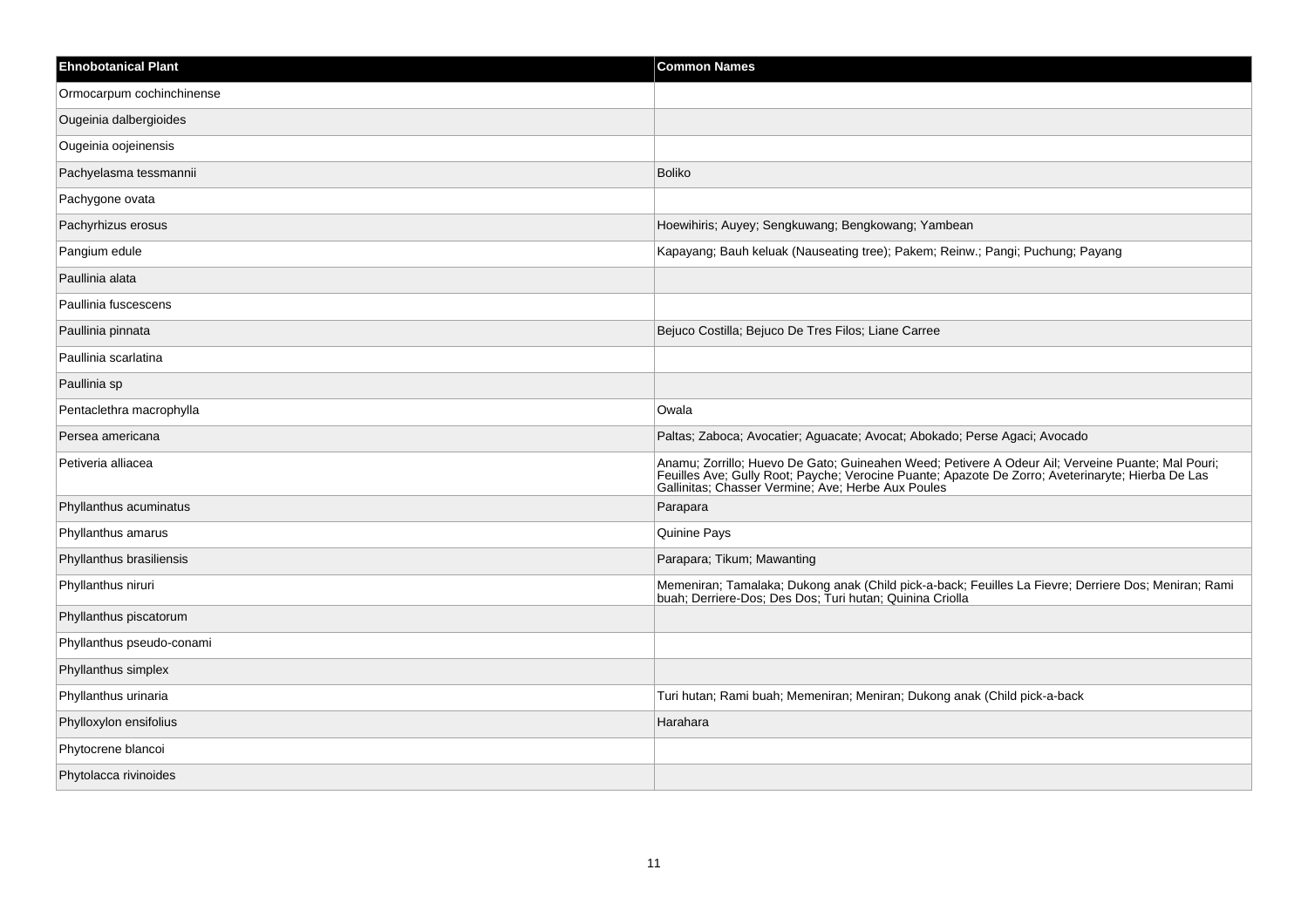| <b>Ehnobotanical Plant</b> | <b>Common Names</b>                                                                                                                     |
|----------------------------|-----------------------------------------------------------------------------------------------------------------------------------------|
| Picrasma excelsa           | Jamaica Quassia; Lignum Quassiae; Quassia; Aciagac                                                                                      |
| Piper darienense           |                                                                                                                                         |
| Piper darienensis          |                                                                                                                                         |
| Piscidia ekmanii           | <b>Bois Ivrant</b>                                                                                                                      |
| Piscidia erythrina         | Jamaica Dogwood; Crete De Coq; Mulungu; Coralshrub; Corniro; Jamaice Dogwood; Corniola; Jamaica<br>Fishfuddle, Koraalstruik, Fischrinde |
| Piscidia grandifolia       |                                                                                                                                         |
| Piscidia guaricensis       |                                                                                                                                         |
| Piscidia piscipula         | <b>Bois Ivrant</b>                                                                                                                      |
| Pithecellobium bigeminum   |                                                                                                                                         |
| Pithecellobium ellipticum  | Jering hutan; Jering balai                                                                                                              |
| Pithecellobium jupunba     | Pipiri                                                                                                                                  |
| Pittosporum arborescens    |                                                                                                                                         |
| Pittosporum ferrugineum    | Akar belalang puak                                                                                                                      |
| Pittosporum pickeringii    |                                                                                                                                         |
| Pittosporum rhytidicarpum  |                                                                                                                                         |
| Platycodon grandiflorum    | Lu T'Ou; Chieh K'Eng; Chieh Keng; Kikyoo; K'U Chieh Keng                                                                                |
| Pleiogynium timoriense     |                                                                                                                                         |
| Polygonum barbatum         | Sala nyoyo; Tebok seludang; Tuba seluang; Mengrengan; Johong beraleh (Spell remover); Mao Liao                                          |
| Polygonum glabrum          |                                                                                                                                         |
| Polygonum hydropiper       | Subiberi; Yanagi-Tade; Pimienta Acuatica; Smartweed; Pweve D'Ewe; Daun senahun                                                          |
| Polygonum minus            | Kesum                                                                                                                                   |
| Polygonum orientale        | Hung Ts'Ao; Oke-Tade; Shui Hung Hua Zi                                                                                                  |
| Polygonum strigosum        |                                                                                                                                         |
| Polyscias nodosa           | Papaja Ootan                                                                                                                            |
| Pongamia glabra            |                                                                                                                                         |
| Pongamia pinnata           | Kepik; Ki pahang; Malapari; Bangkongan; Bangkong; Malabari; Chiravilvra; Pongam Oil; Hoang Ba;<br>Pongam; Karanda; Jadar; Hongay Oil    |
| Prosopis oblonga           |                                                                                                                                         |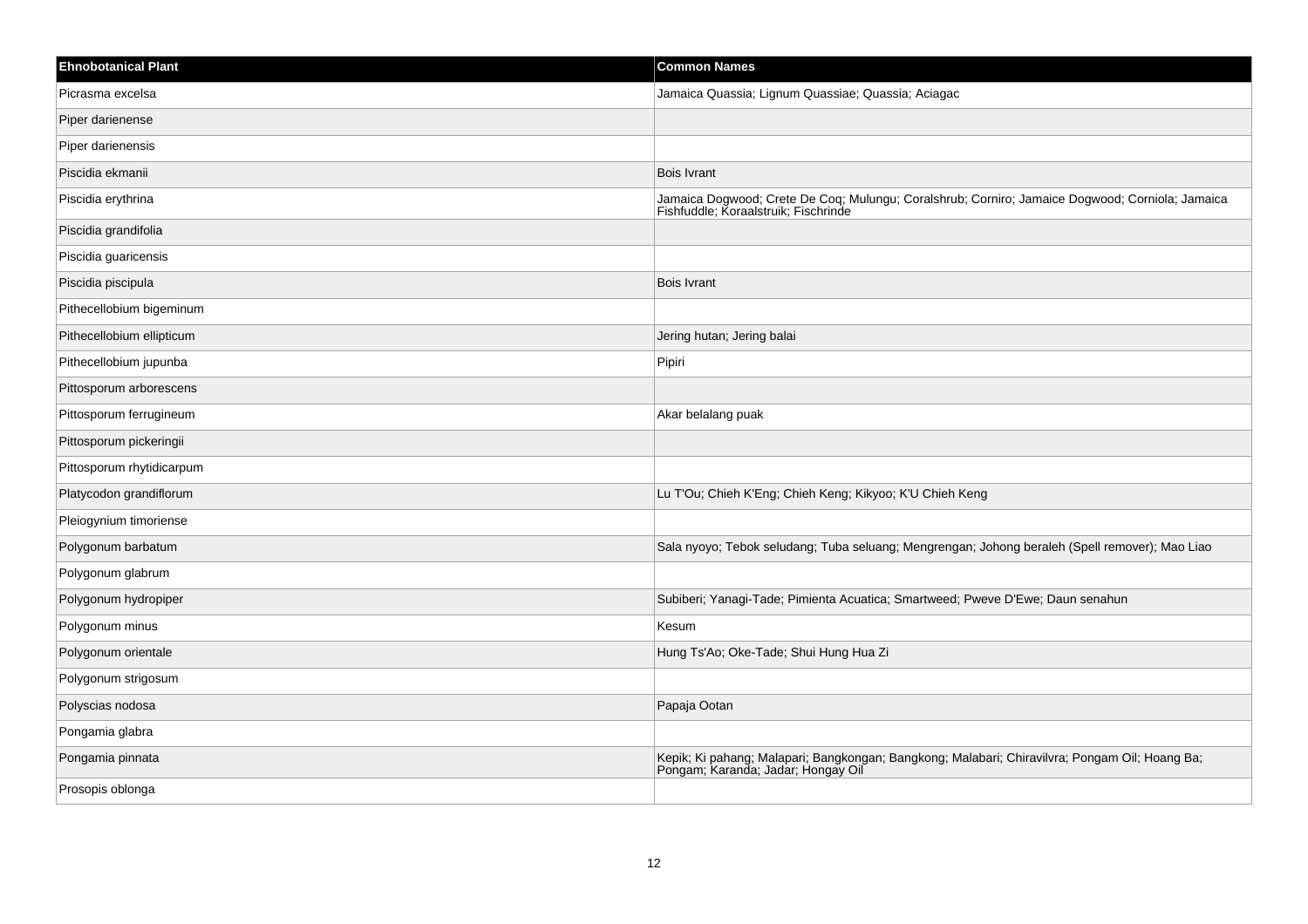| <b>Ehnobotanical Plant</b> | <b>Common Names</b>                                                                                                                      |
|----------------------------|------------------------------------------------------------------------------------------------------------------------------------------|
| Prunus ceylanica           |                                                                                                                                          |
| Psoralea corylifolia       | P'O Ku Chih; Ku Tzu; Pha Cot Chi; Cot Chu; Pu Ku Chih                                                                                    |
| Psoralea tenuiflora        |                                                                                                                                          |
| Pterospermum diversifolium | Bayur hantun                                                                                                                             |
| Pueraria peduncularis      |                                                                                                                                          |
| Pygeum gardneri            | Daka                                                                                                                                     |
| Randia armata              |                                                                                                                                          |
| Randia dumetorum           | Mindal Arbud                                                                                                                             |
| Randia nilotica            |                                                                                                                                          |
| Randia sp                  |                                                                                                                                          |
| Randia spinosa             |                                                                                                                                          |
| Randia uliginosa           |                                                                                                                                          |
| Randia walkeri             |                                                                                                                                          |
| Raphia sassandrensis       |                                                                                                                                          |
| Raputia alba               |                                                                                                                                          |
| Rhapis cochinchinensis     |                                                                                                                                          |
| Rhododendron barbatum      |                                                                                                                                          |
| Rhododendron falconeri     |                                                                                                                                          |
| Rhynchosia minima          |                                                                                                                                          |
| Ryania speciosa            |                                                                                                                                          |
| Salmea eupatoria           |                                                                                                                                          |
| Salmea scandens            |                                                                                                                                          |
| Sapindus mukorossi         | Yu Chu Tzu; P'U Ti Tzu; Chinese Soapberry; Mukurozi; Mu Huan Jou; Kuei Chien Ch'Ou; Buah lerak; Wu<br>Huan Tzu; Mu Huan Tzu; Fei Chu Tzu |
| Sapindus rarak             | Mu Huan Tzu; Buah lerak; Lerek; Lerak                                                                                                    |
| Sapindus saponaria         | Bois Savonette; Jaboncill                                                                                                                |
| Sapindus trifoliatus       | Areeta; Soapnut Tree; Ritha                                                                                                              |
| Sapium appendiculatum      |                                                                                                                                          |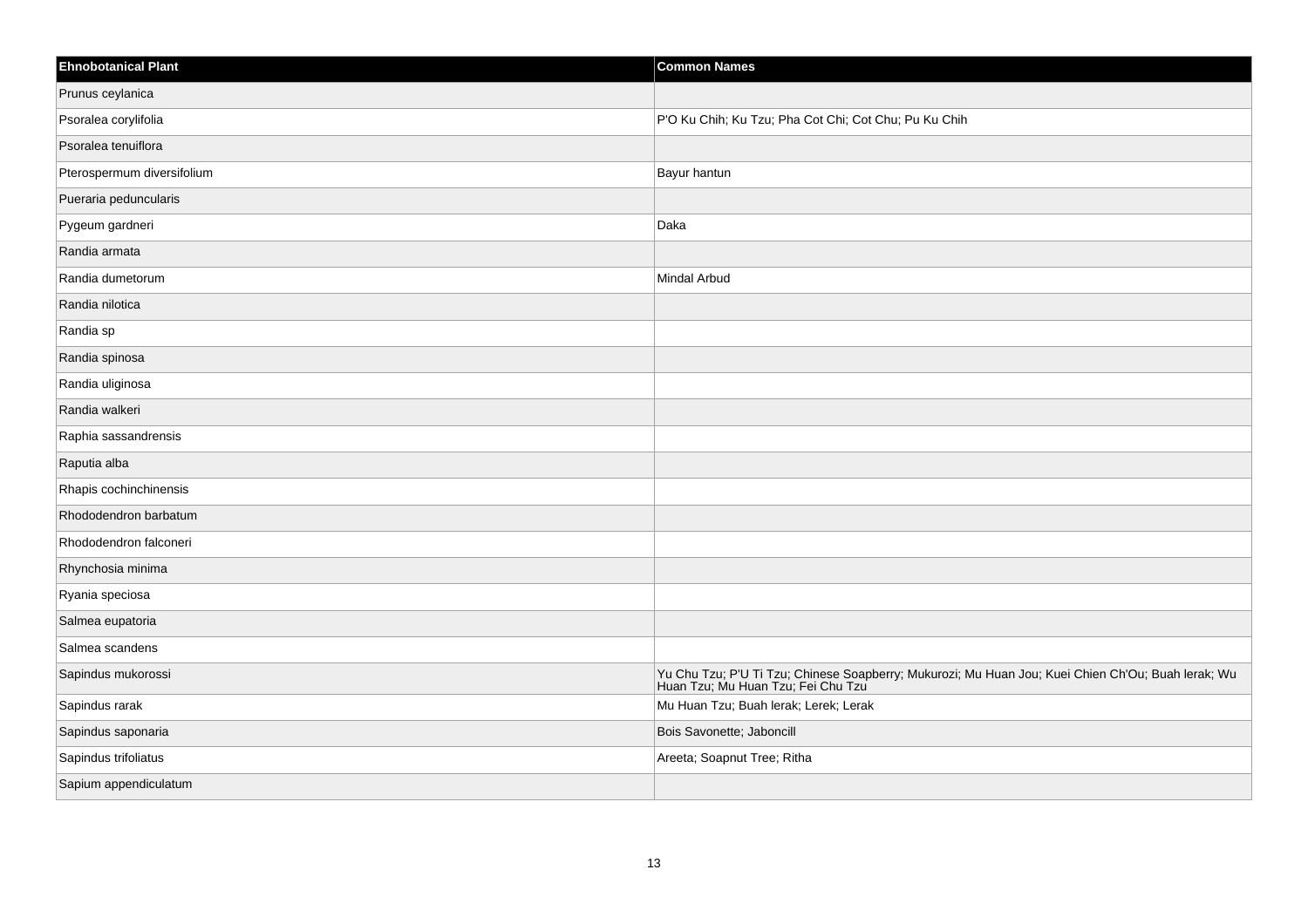| <b>Ehnobotanical Plant</b>  | <b>Common Names</b>                                                                                                                                                              |
|-----------------------------|----------------------------------------------------------------------------------------------------------------------------------------------------------------------------------|
| Sapium biloculare           | Jumping Bean                                                                                                                                                                     |
| Sapium indicum              | Guring; Gurah; Gayan                                                                                                                                                             |
| Sapium lateriflorum         |                                                                                                                                                                                  |
| Sarcostemma viminale        | Sacred Soma; Bejuco Del Diablo; Sarcostemme; Somabutta; Fleischkranz                                                                                                             |
| Schima noronhae             | Kelut gelugor; Cha antan (Pestle tea); Changkok; Medak bekwoi; Burma Guger Tree                                                                                                  |
| Schima wallichii            |                                                                                                                                                                                  |
| Schinus molle               | Aroeira Salsa; Schinus; Molle; Brazil Peppertree; Yalanci Biber; Yalan Biber Aghaji                                                                                              |
| Schumanniophyton magnificum |                                                                                                                                                                                  |
| Schwenkia americana         |                                                                                                                                                                                  |
| Sebastiania pringlei        |                                                                                                                                                                                  |
| Sebastiania ramirexii       |                                                                                                                                                                                  |
| Securinega leucopyrus       |                                                                                                                                                                                  |
| Securinega microcarpa       |                                                                                                                                                                                  |
| Serjania goniocarpa         |                                                                                                                                                                                  |
| Serjania mexicana           | Quirote Culebra; Barbasco; Quahmecatl                                                                                                                                            |
| Serjania paucidentata       | Kohire; Kotupuru; Hebechi Abo; Aboho                                                                                                                                             |
| Serjania sp                 |                                                                                                                                                                                  |
| Smilax mollis               |                                                                                                                                                                                  |
| Solanum incanum             |                                                                                                                                                                                  |
| Sophora tomentosa           | Lolang pante; Pelotok; Mata koetjing; Kayu penawar; Lolang badjo; Pelochok; Oepas bidji; Matoea masin;<br>Panawa sofo; Lolang lainoehi; Kajoe penawar; Ki koetjing; Lolang ahoek |
| Spatholobus roxburghii      |                                                                                                                                                                                  |
| Spigelia anthelmia          | Yerba De Lombrices; L.; West Indian Spigelia; Espigelia                                                                                                                          |
| Spilanthes acmella          | Sarunen; Kibana-Oranda-Senniti; Pokok getang; Para Cress; Gatang; Gletang; Legetan                                                                                               |
| Spilanthes calva            |                                                                                                                                                                                  |
| Spilanthes paniculata       |                                                                                                                                                                                  |
| Stephania hernandiifolia    | Ojod minjak; Bai kon pit; Onjo-onjo; Seloeroe; Areuj geureung                                                                                                                    |
| Strychnos ignatii           | Isnatius Bean; Poison Nut; Berg.                                                                                                                                                 |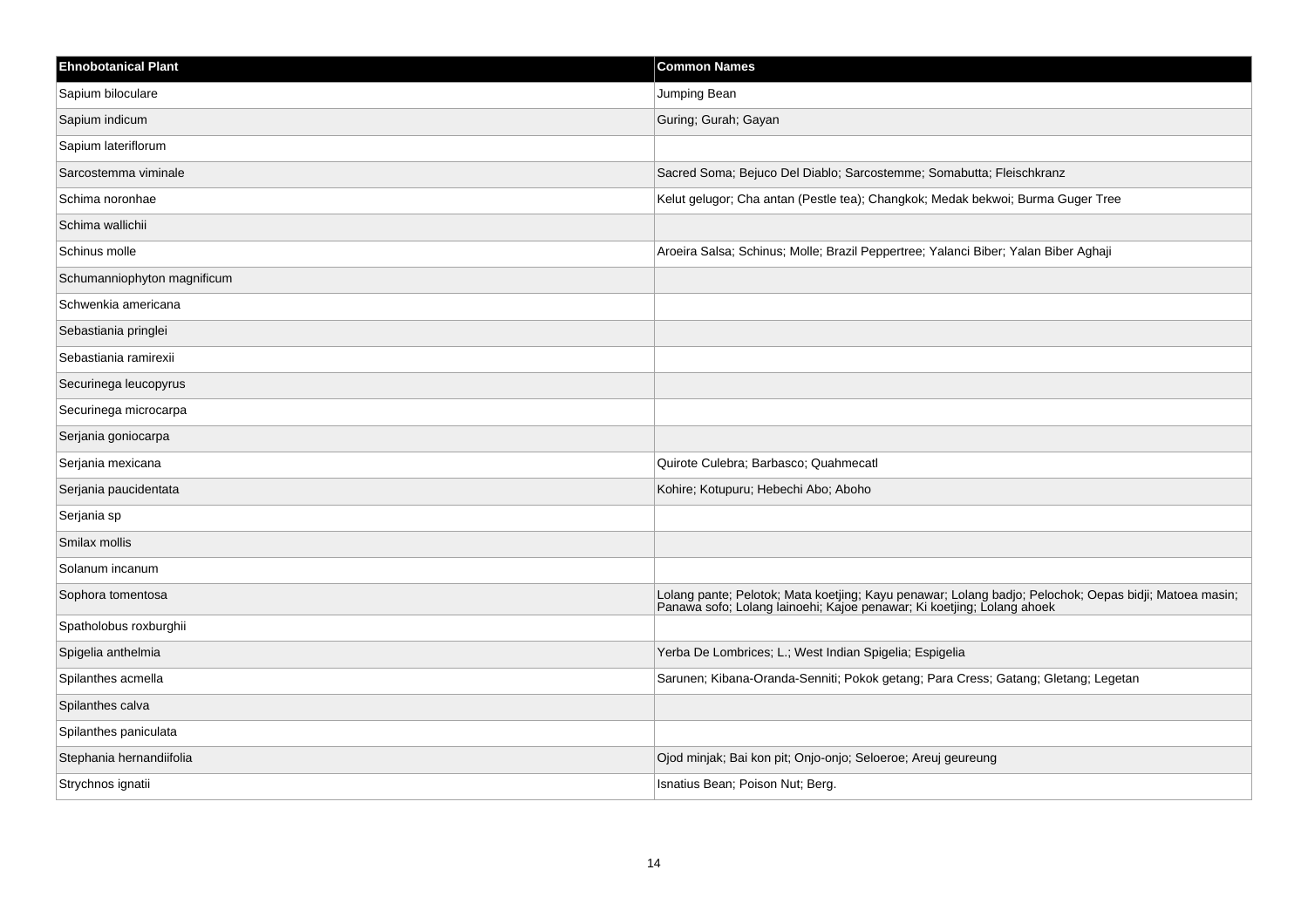| <b>Ehnobotanical Plant</b> | <b>Common Names</b>                                                                                                                                    |
|----------------------------|--------------------------------------------------------------------------------------------------------------------------------------------------------|
| Strychnos nux-blanda       |                                                                                                                                                        |
| Styrax argenteus           |                                                                                                                                                        |
| Synadenium glauscens?      |                                                                                                                                                        |
| Tabernaemontana sp         |                                                                                                                                                        |
| Tephrosia brevipes         |                                                                                                                                                        |
| Tephrosia candida          | Jati                                                                                                                                                   |
| Tephrosia cinerea          | Ashen Tephrosia; Timbo Rasteiro                                                                                                                        |
| Tephrosia densiflora       |                                                                                                                                                        |
| Tephrosia grandiflora      |                                                                                                                                                        |
| Tephrosia incana           |                                                                                                                                                        |
| Tephrosia multifolia       |                                                                                                                                                        |
| Tephrosia nitens           |                                                                                                                                                        |
| Tephrosia noctiflora       |                                                                                                                                                        |
| Tephrosia periculosa       |                                                                                                                                                        |
| Tephrosia piscatoria       |                                                                                                                                                        |
| Tephrosia purpurea         | Purple Tephrosia; Indigo, Wild                                                                                                                         |
| Tephrosia sinapou          | Guanivre; Enivre; Bois Enivre; Bois A Enivrer; Juanivre                                                                                                |
| Tephrosia singapou         |                                                                                                                                                        |
| Tephrosia toxicaria        | Aiari; Fishdeath Tephrosia; Bois Enivre; Ai                                                                                                            |
| Tephrosia virginiana       | Goat'S Rue                                                                                                                                             |
| Tephrosia vogelii          | Vogel Tephrosia                                                                                                                                        |
| Ternstroemia robinsonii    |                                                                                                                                                        |
| Tetracera indica           | Mempelas                                                                                                                                               |
| Thevetia peruviana         | Retama; Cabalonga; Yellow Oleander; Bois Saisissement; Serpent; Feuilles Saisies; Flor Del; Ahouai Des<br>Antilles                                     |
| Uraria crinita             | Buntut bajing; Pohon ekur anis; Buntut kuching; Pemat ulat (Death to worms); Pokok ekur anjing (Dog tail); Uler-uleran; Pokok ekur kuching (Cat tail); |
| Urechites suberecta        | Jamaica Nightshade; Savannah Flower; Wooraia Poison                                                                                                    |
| Urtica thunbergiana        | Mao Hsien; Ira-Kusa; T'An Ma                                                                                                                           |